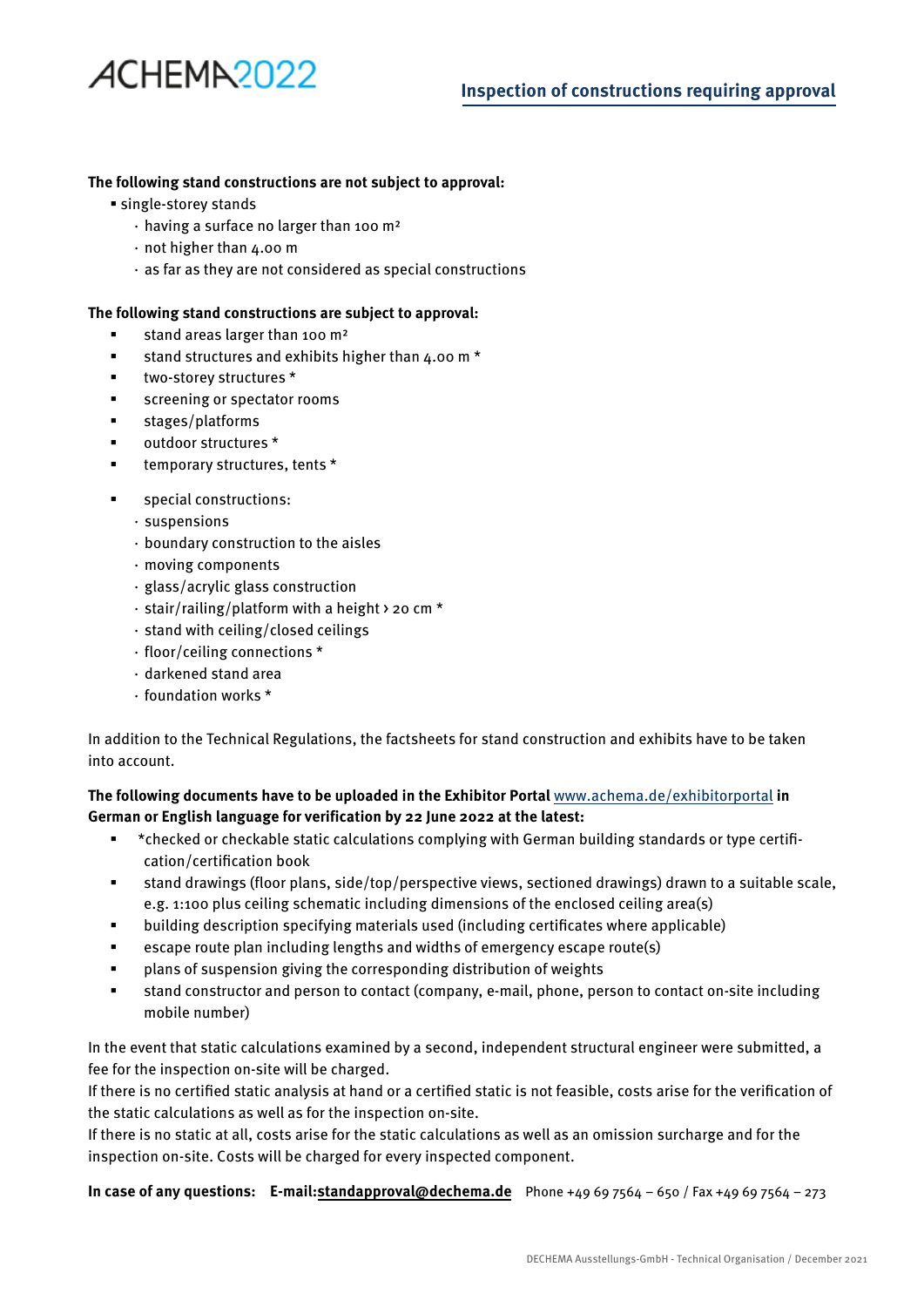

## **All stand structures in the outdoor area**

### **Stand areas > 100.00 m²**

**Stand structures and exhibits more than 4 m hight and special constructions:**



# Exhibits and hazardous media see separate fact sheet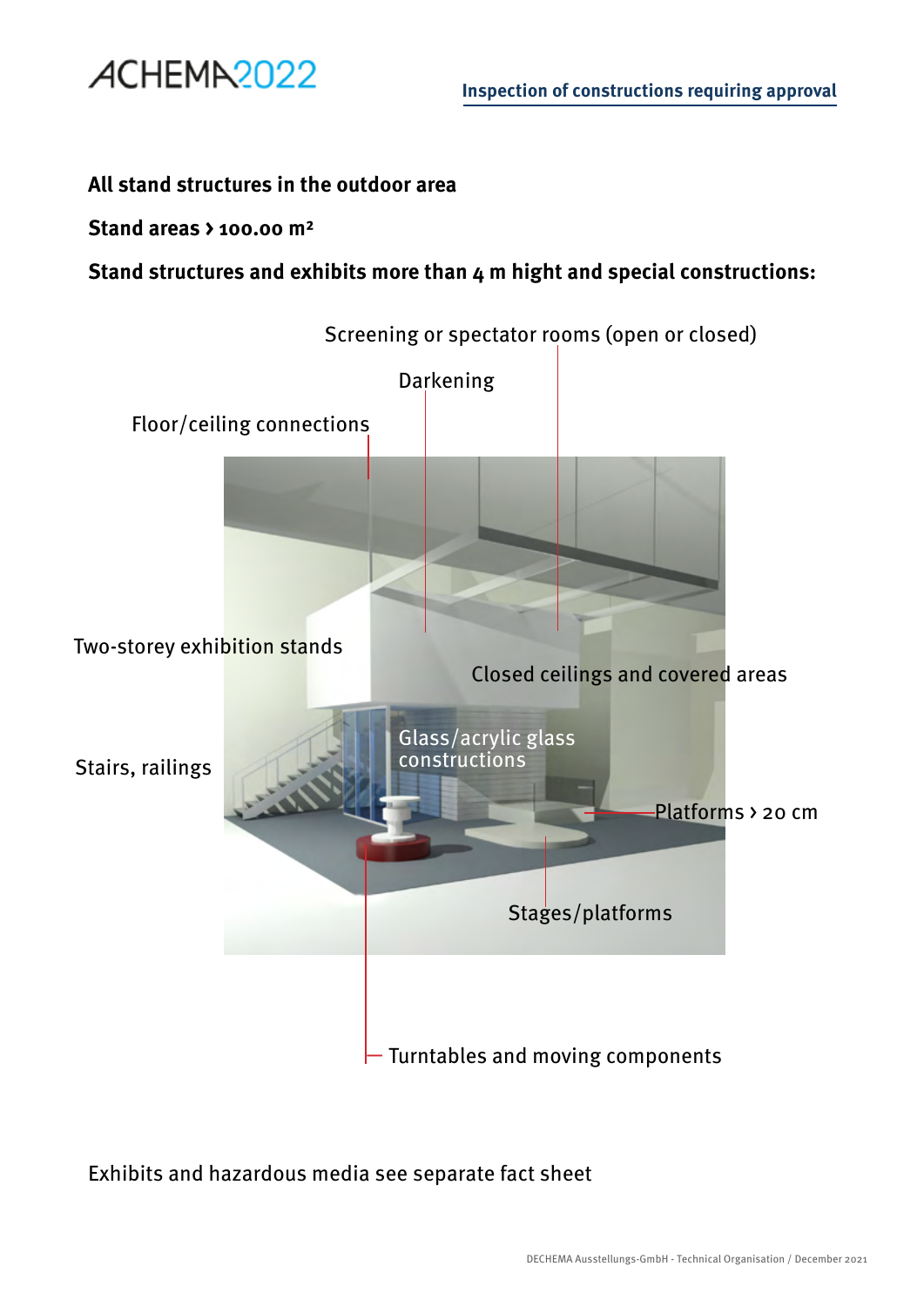## **Single-storey stands**

ACHEMA<sub>2022</sub>

- as far as they are not considered as special constructions (e.g. closed ceilings, stand structures and exhibits more than 4 m hight, platforms with a height > 20 cm, glass/acrylic glass constructions, floor/ceiling connections, advertising media, turntables, moving components, etc.)



# Exhibits and hazardous media see separate fact sheet

On request DECHEMA would be pleased to check exhibitors' submitted stand construction plans.